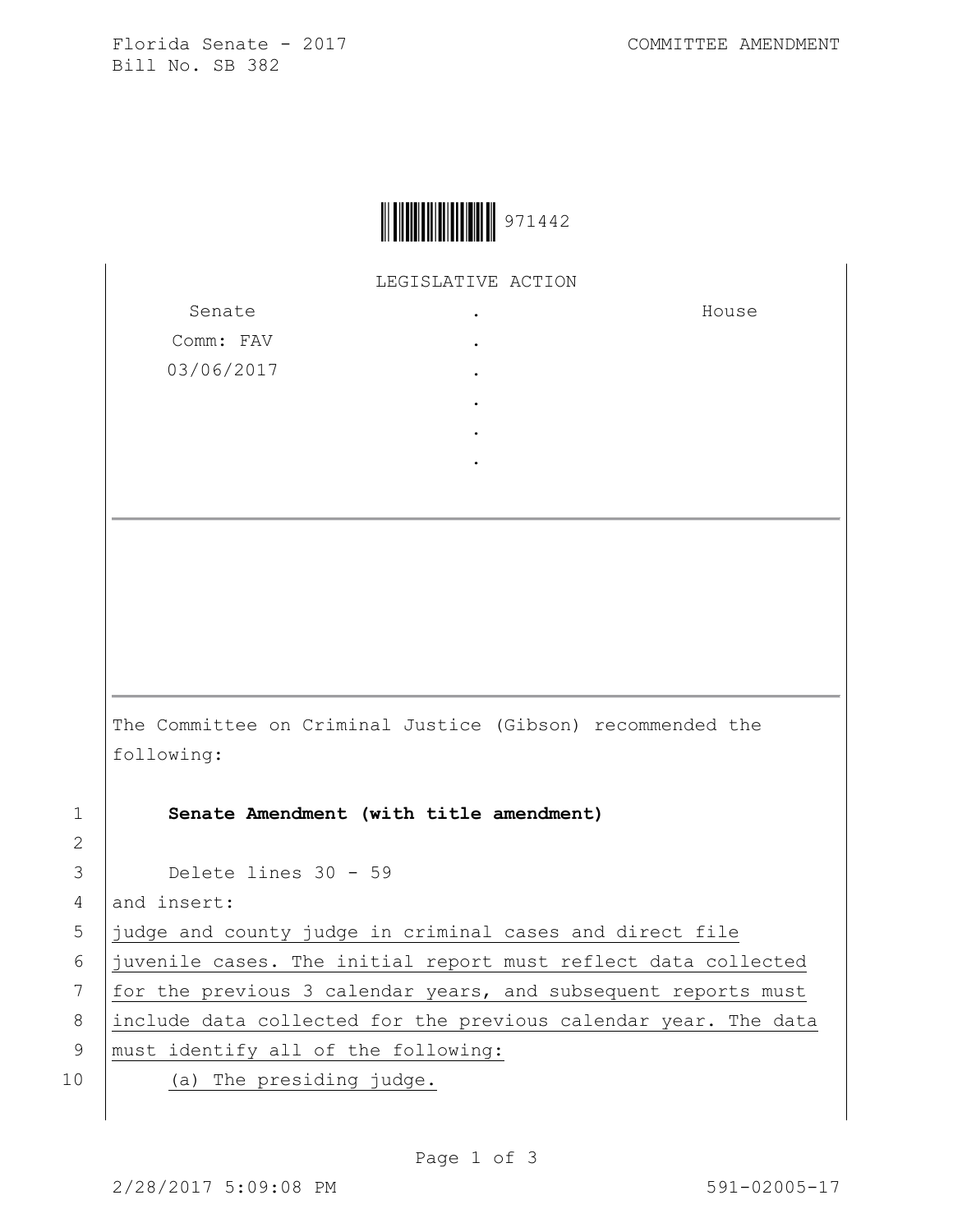## Ì971442ÊÎ971442

| 11 | (b) The judge presiding over final disposition.                 |
|----|-----------------------------------------------------------------|
| 12 | (c) The circuit and county location of the court where each     |
| 13 | case was heard.                                                 |
| 14 | (d) Each offense for which the defendant had adjudication       |
| 15 | withheld or was convicted after a plea or trial.                |
| 16 | (e) The range of possible sentences for each offense.           |
| 17 | (f) The sentence imposed for each offense, including, but       |
| 18 | not limited to, jail, prison, probation, a fine, or any other   |
| 19 | imposed term.                                                   |
| 20 | (g) Demographic information about the defendant, including,     |
| 21 | but not limited to:                                             |
| 22 | 1. Date of birth.                                               |
| 23 | 2. Sex.                                                         |
| 24 | 3. Race and ethnicity.                                          |
| 25 | 4. Court-appointed or private counsel.                          |
| 26 | 5. Scoresheet.                                                  |
| 27 | (2) The Office of Program Policy Analysis and Government        |
| 28 | Accountability shall post the report by March 1 of each year on |
| 29 | its website.                                                    |
| 30 | (3) Beginning on February 1, 2018, and each February 1          |
| 31 |                                                                 |
| 32 | ================= T I T L E A M E N D M E N T ================  |
| 33 | And the title is amended as follows:                            |
| 34 | Delete lines $7 - 15$                                           |
| 35 | and insert:                                                     |
| 36 | judge in criminal and direct file juvenile cases;               |
| 37 | requiring that the first report provide information             |
| 38 | for a specified period and that subsequent reports              |
| 39 | provide information for the previous calendar year;             |
|    |                                                                 |